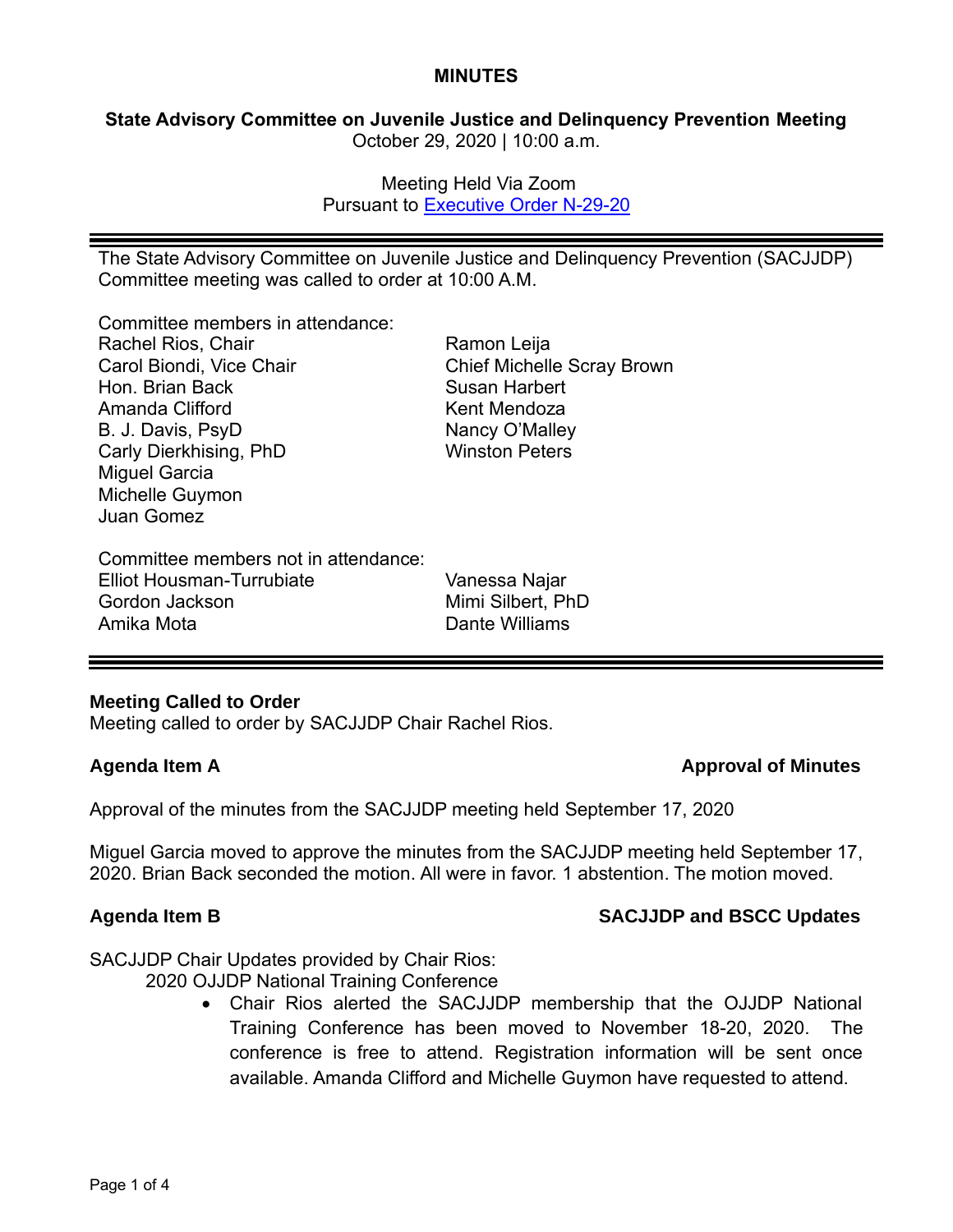### 2020 CJJ conference

• The CJJ conference dates will be November 18-20, 2020. The conference has a fee. The BSCC will submit one check for payment for attendees. Any members interested in attending need to inform Field Representative, Timothy J. Polasik, as soon as possible.

State Advisory Group (SAG) 101 Training

• The OJJDP State Relations and Assistance Division will be holding a SAG 101 Training on November 5, 2020 at 8am.The training is scheduled for 1 hour and 30 minutes.

## SACJJDP letter/recommendations

• Dr. Carly Dierkhising suggested for members to review the letter/recommendations and provide feedback. All feedback will be sent to Timothy J. Polasik to compile. Mr. Polasik will review the information with Dr. Carly Dierkhising prior to the January 2021 meeting.

### SACJJDP Membership

• Chair Rios requested updates on the membership of the SACJJDP. The BSCC will provide information regarding member attendance and SAG compliance.

BSCC Updates provided by Deputy Director, Kathleen Howard.

Introduction of Kris Applegate from the Governor's Office.

New BSCC Board Members

• County Supervisor Lee Loar, Chief Kelly Zunika and new CDCR Secretary Kathy Allison were appointed to the BSCC board.

### R.E.D. RFP

• The R.E.D. RFP is scheduled to be presented to the board at the November 19, 2020 meeting.

### **Agenda Item C Discussion on Senate Bill 823**

Jessica Devencenzi, from the Governor's Office provided a high-level overview on Senate Bill 823.

Bill was signed in late September 2020 with additional trailer bills likely in 2021. Currently, there is a substantial amount of clean up language that will be taking place for SB 823 and SACJJDP input is welcomed. There is no new update regarding where the SACJJDP will be housed at this time. It is not anticipated that any conversations regarding the SACJJDP will occur until 2021. At this time, California Department of Health and Human Services (HHS) will have to submit a Budget Change Proposal (BCP) for the development of the new department. Funding of the new department will likely occur in July 2021 and at that time the department will begin to build up. The development of the department may take anywhere from one to three years.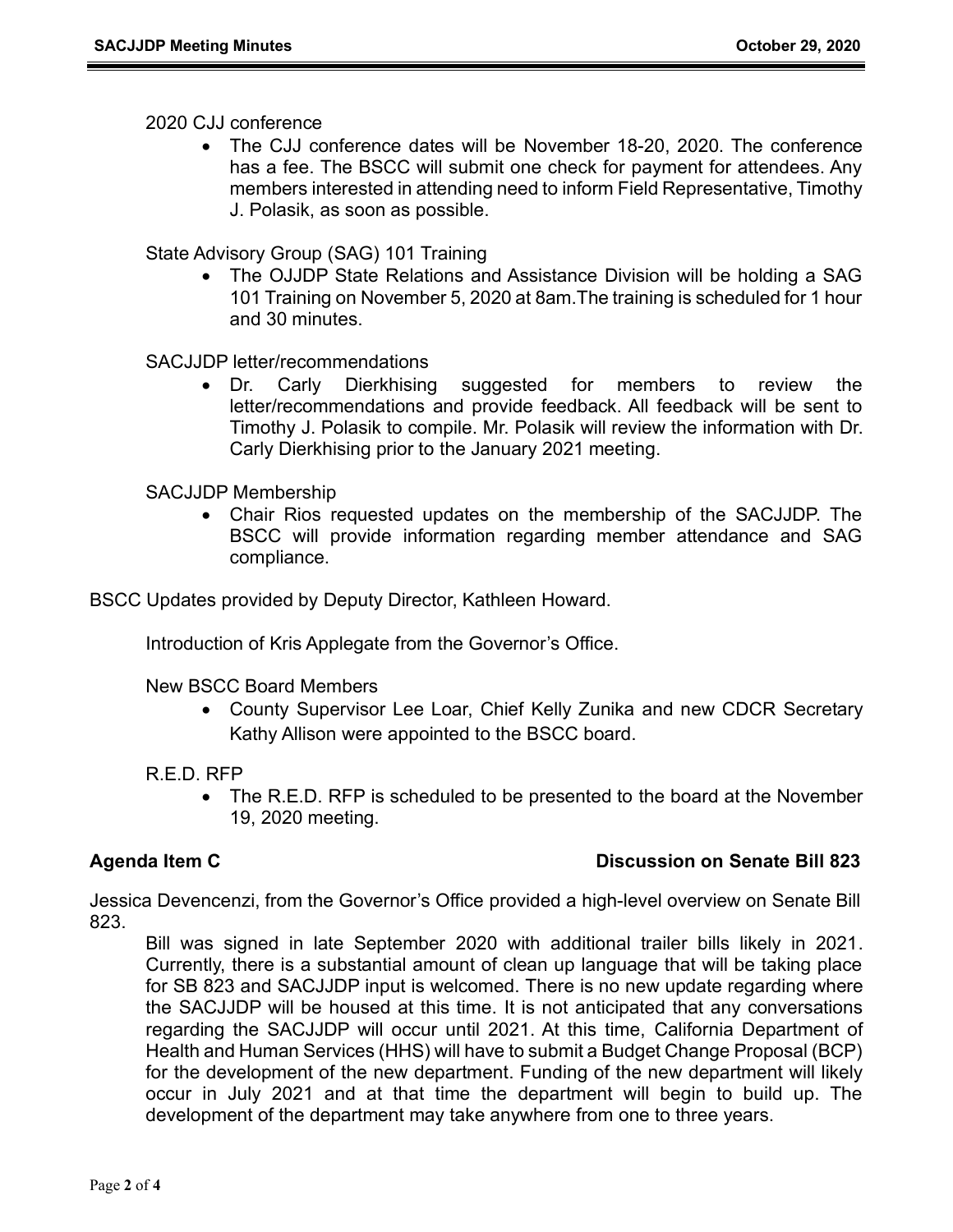A subcommittee was established to address the DJJ transition. SACJJDP members Miguel Garcia and Dr. Carly Dierkhising are on the subcommittee. California Health and Human Services (HHS) will staff the subcommittee. The objectives are outlined in the legislation. The subcommittee has a policy advisement role. DOJ is responsible for providing data and making recommendations for legislation. Judge Back will obtain names of judges to recommend for the subcommittee.

Some of the upcoming objectives:

- Ensuring DJJ has the resources it needs during the transition
- Working closely with HHS to establish the office
- Talking to Counties
- Over the next month, the goal is ensuring more youth are not sent to adult facilities.
- Create an Alternate dispositional track.
- Creating a working group.
- \$9.6 million to the BSCC for a Youth Program and Facilities Grant Program
- Inspections will remain with the BSCC

## **Agenda Item D Approval of R.E.D. Subcommittee Recommended Request for Proposals**

Timothy Polasik provided a highlight of the RFP as recommended by the R.E.D. subcommittee. Approval of the RFP. Nancy O'Malley recused herself.

Chief Michelle Scray Brown moved to approve the RFP as recommended by the R.E.D. subcommittee. Juan Gomez seconded the motion. All were in favor. The motion moved.

### **Agenda Item E Discussion of the 2020 Title II Budget**

SACCJDP member Juan Gomez recommended that the SACJJDP contract with CBO's to assist with obtaining community input and engagement by creating mini cCommunity-bBased Innovation grants. The recommendation is to use SACJJDP advisory group funds to obtain community feedback. The intention is to provide funding to CBO's to host, collect and synthesize the feedback from the communities regarding program purpose areas. Discussion will be continued at a later meeting.

## Agenda Item F **All Approval of the 2021 SACJJDP Meeting Calendar**

Upcoming meetings:

- January 14, 2021
- February 25, 2021
- March 25, 2021
- June 3, 2021
- September 23, 2021
- October 28,2021